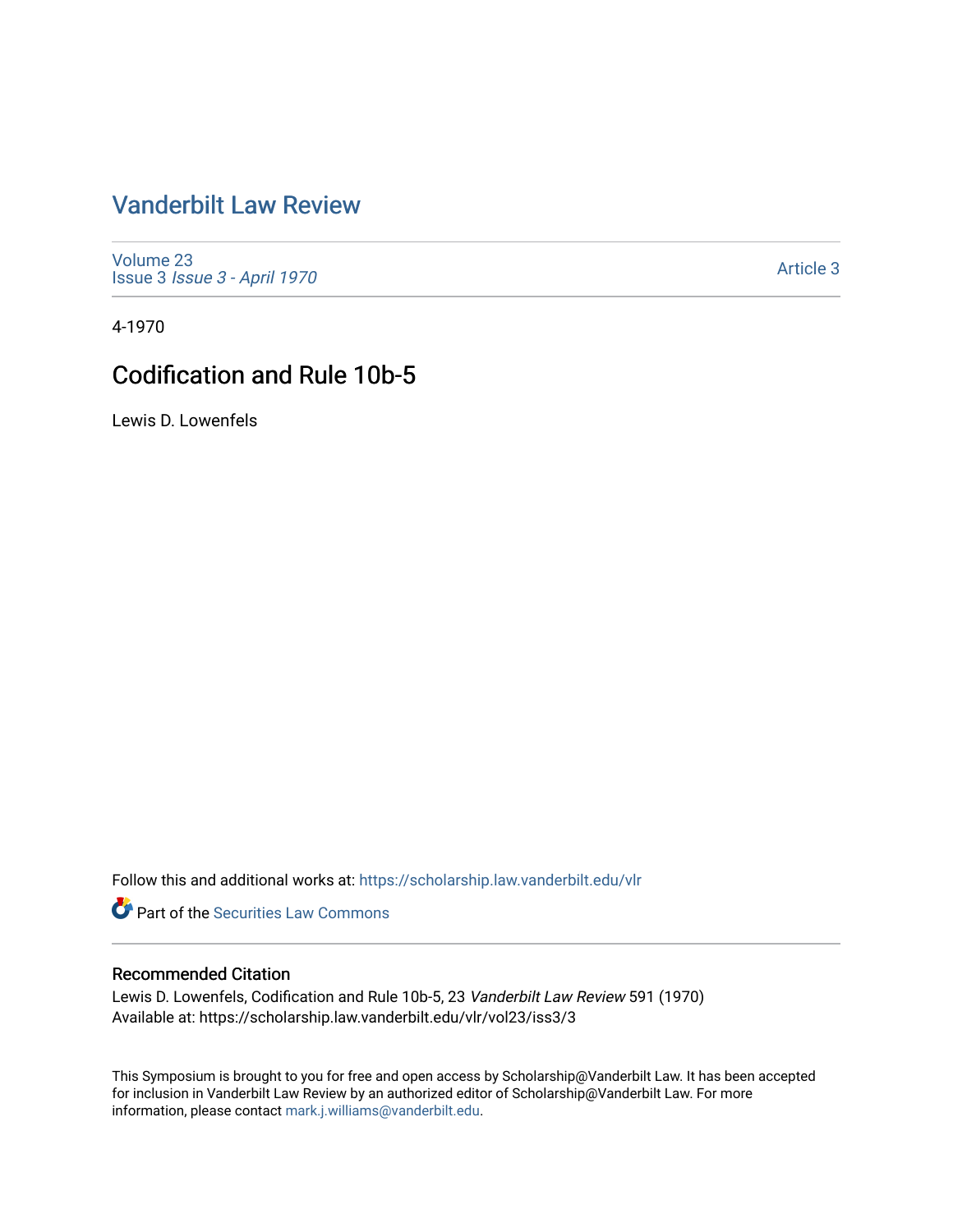# **Codification and Rule 10b-5**

### *Lewis D. Lowenfels\**

### I. INTRODUCTION

One of the most interesting as well as controversial areas of the securities laws has been the growth of implied liabilities under section **10(b)** of the Securities Exchange Act of 19341 and Rule **lOb-5 <sup>2</sup>** promulgated thereunder.<sup>3</sup> Any attempt to codify the securities laws would probably include an attempt to codify this entire **lOb-5** area.'

**(b)** To use or employ, in connection with the purchase or sale of any security registered on a national securities exchange or any security not so registered,'any manipulative or deceptive device or contrivance in contravention of such rules and regulations as the Commission may prescribe as necessary or appropriate in the public interest or for the protection of investors."

2. Rule **lOb-5,** 17 C.F.R. § 240. **lOb-5** (1969) provides:

. . . .

"It shall be unlawful for any person, directly or indirectly, by the use of any means or instrumentality of interstate commerce, or of the mails or of any facility of any national securities exchange,

(a) To employ any device, scheme, or artifice to defraud,

(b) To make any untrue statement of a material fact or to omit to state a material fact necessary in order to make the statements made, in the light of the circumstances under which they were made, not misleading, or

(c) To engage in any act, practice, or course of business which operates or would operate as a fraud or deceit upon any person,

in connection with the purchase or sale of any security."

3. Today, it is settled in virtually every circuit that an implied private remedy may be granted for damages resulting from the violation of § 10(b), 15 U.S.C. § 78j(b) (1964), and Rule lOb-5, 17 C.F.R. § 240.10b-5 (1969). Boone v. Baugh, 308 F.2d 711 (8th Cir. 1962); Estate Counseling Serv., Inc. v. Merrill Lynch, Pierce, Fenner **&** Smith, Inc., 303 F.2d 527 (10th Cir. 1962); Texas Continental Life Ins. Co. v. Dunne, 307 F.2d 242 (6th Cir. 1962); Hooper v. Mountain States Sec. Corp., 282 F.2d 195 (5th Cir. 1960), *cert. denied,* 365 U.S. 814 (1961); Errion v. Connell, 236 F.2d 447 (9th Cir. 1956); Speed v. Transamerica Corp., 235 F.2d 369 (3d Cir. 1956); Fischman v. Raytheon Mfg. Co., 188 F.2d 783 (2d Cir. 1951).

In addition, dicta in other circuits and acceptance of this theory by federal district courts indicates approval of the doctrine of implied civil liability pursuant to Rule lOb-5, 17 C.F.R. § 240.1Ob-5 (1969). *See, e.g.,* Kohler v. Kohler Co., 208 F. Supp. 808 (E.D. Wis. 1962), *aff d.* 319 F.2d 634 (7th Cir. 1963); Nash v. J. Arthur Warner **&** Co., 137 F. Supp. 615 (D. Mass. 1955).

*4. See generally Conference on Codification of the Federal Securities Laws,* 22 Bus. LAW. 793 (1967), and more specifically the quotations in the text accompanying notes 7-12 *infra.*

591

Member of the New York Bar. A.B. 1957, LL.B. 1961, Harvard University.

**<sup>1.</sup>** Securities Exchange Act of 1934 § *10,* **15 U.S.C.** § **78j** (1964) [hereinafter cited as 1934 Act] provides in part:

<sup>&</sup>quot;It shall be unlawful for any person, directly or indirectly, by the use of any means or instrumentality of interstate commerce or of the mails, or of any facility of any national securities exchange-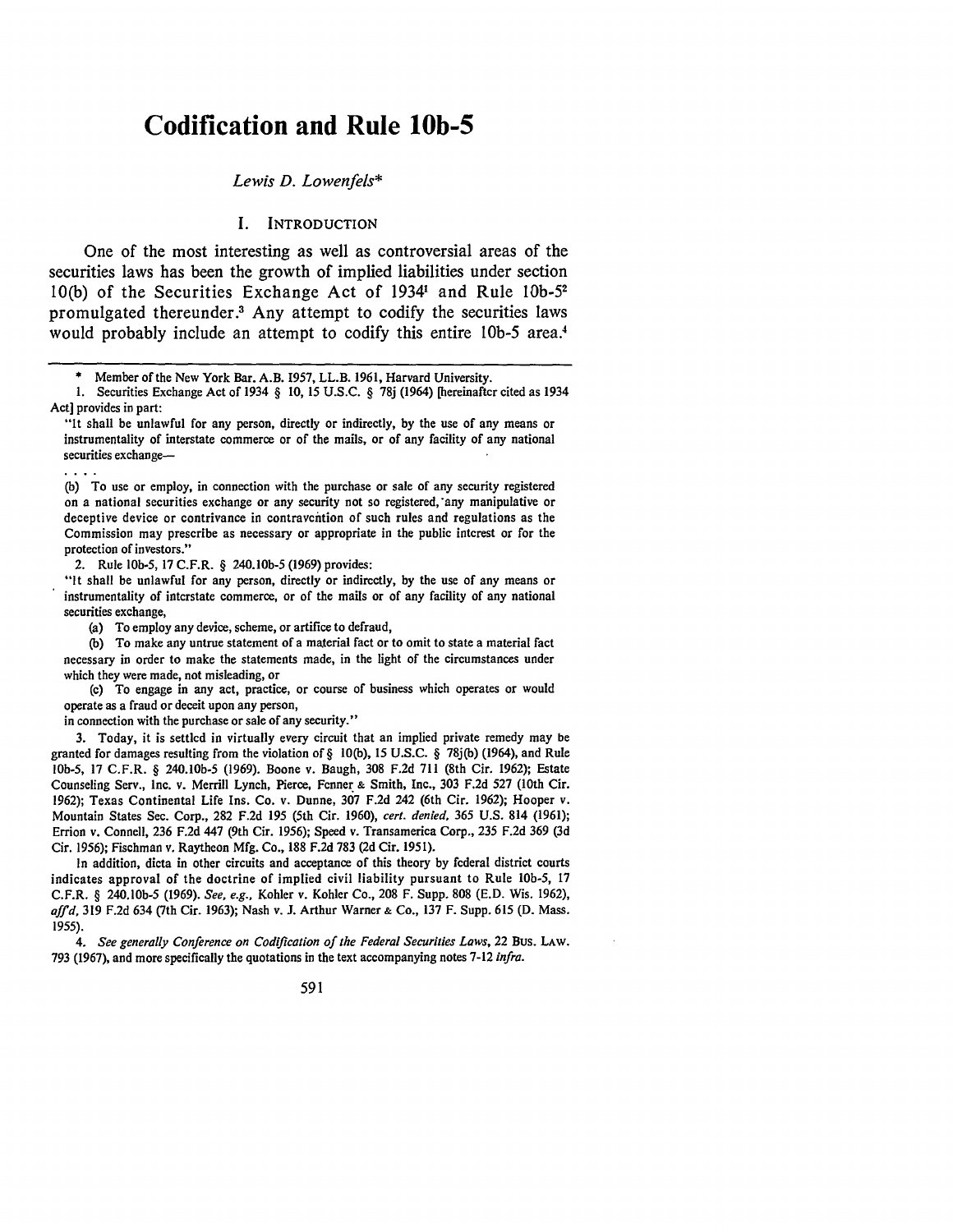Once the codifiers move into this area, however, there is a strong likelihood that codification will result in reform and revision, and the present scope as well as the future growth and development of "federal corporation law" under Rule **lOb-5** will be profoundly altered.' Thus it would seem that before an attempt is made to codify the body of law that has evolved from Rule lOb-5, the following questions should be considered: Is the way the law in this area has developed injurious to the public interest? Has the legal development under Rule *lOb-5* adversely or beneficially affected the securities markets and the public interest? In short, is there any need for codification, reform, or revision in the *lOb-5* area?6

## II. THE REAL AIM OF THE CODIFIERS

At the Conference on Codification of the Federal Securities Laws held in Chicago in November, 1966, speaker after speaker disclosed a certain displeasure with existing law in the **lOb-5** area and hinted at or even openly recommended some sort of change. George M. Duff, Jr. stated quite candidly:

In conclusion, although there are many inconsistencies in the various sections of the Securities Acts relating to civil liabilities, Rule **lOb-5** as interpreted by the courts emphasizes these inconsistencies and is in most need of careful reexamination by the Commission or legislative review. I hope that we will be not like Nero playing the lyre while Rome burns. If we wait too long, we won't have to codify Section 5 of the 1933 Act. Who needs Section 5 if you have Rule **lob-5** around, or Section 14 or Section 16 of the Securities Exchange Act? Rule **lOb-5** is a much better remedy. At least parts of Sections 9 and 15 of the 1934 Act will be of no value and there will no longer be any need for Section 17(a) of the '33 Act.

And then after Rule **lOb-5** preempts the securities field we will be left with codifying Rule 10b-5, which is perhaps where we should begin at the present time.<sup>7</sup>

David S. Henkel delivered an illuminating paper on the different substantive provisions and procedural avenues available to plaintiffs contemplating suit under the Securities Act of 1933 and the Securities Exchange Act of 1934.8 The main thrust of Mr. Henkel's article was that the specific safeguards enacted by Congress to protect defendants

*<sup>5.</sup> Id.*

*<sup>6.</sup> See* Loss, *History of S.E.C. Legislative Programs and Suggestions for a Code, Conference on Codification of the Federal Securities Laws,* 22 Bus. LAW. 793, 804-05 (1967) (panel discussion by Louis Loss, Richard H. Paul, and A. Fleischer, Jr.).

<sup>7.</sup> Henkel, *Codification- Civil Liability Under the Federal Securities Laws, Conference on Codification of the Federal Securities Laws,* 22 Bus. LAw. 866, 886-87 (1967) (remarks of George M. Duff, Jr.).

<sup>8.</sup> *Id.* at 866-78.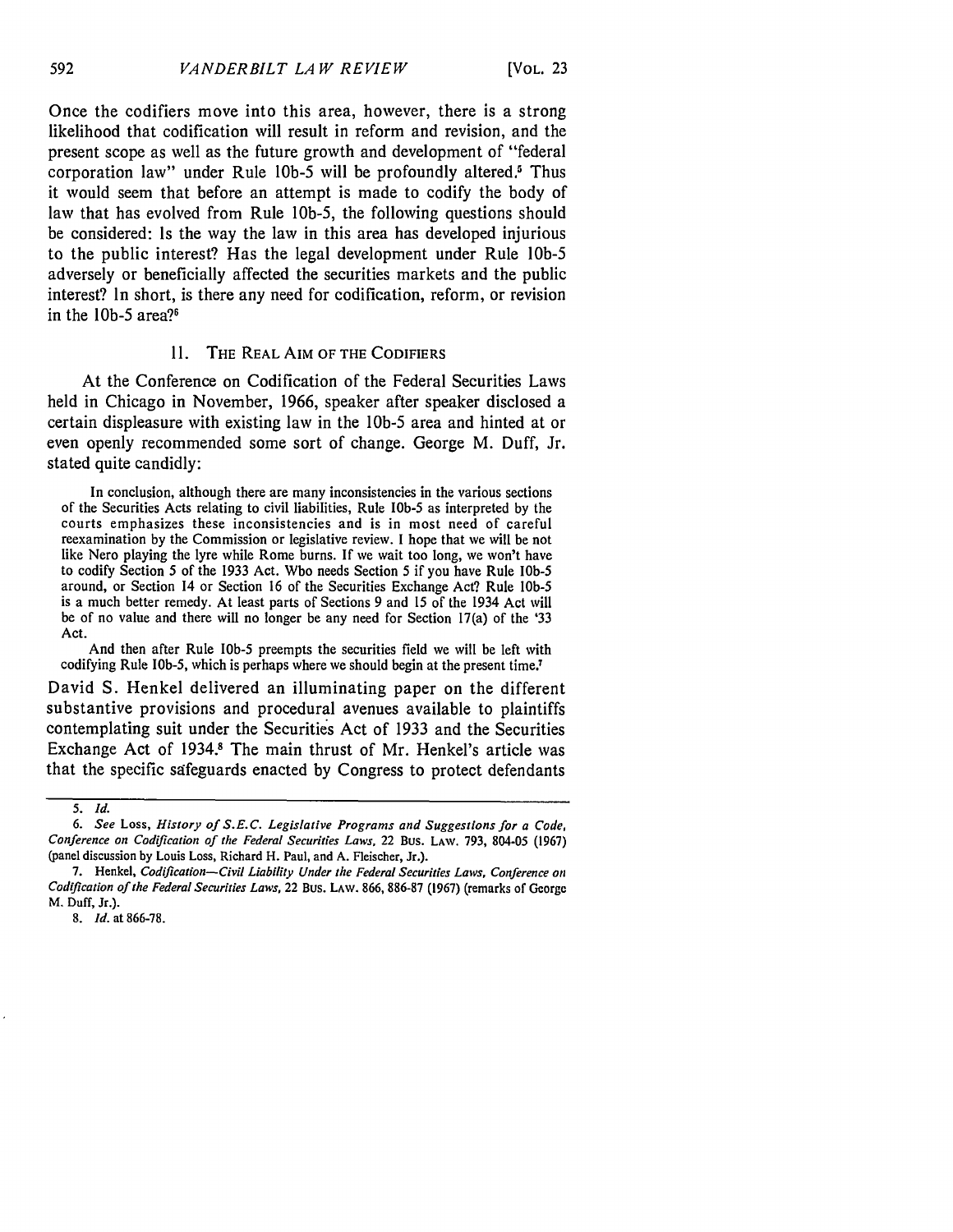against civil liabilities have been emasculated by the judicial implication of private rights under section 10(b) and Rule lOb-5.

[S]pecific safeguards relating to burden of proof, defenses, statutes of limitations and other conditions to recovery which were thought appropriate by the Congress when it enacted the specific civil liability provisions are entirely avoided. The result is that the issuer, the underwriter, the broker-dealer and others have been denied the protection of the safeguards which many people thought existed and have been placed with increasing frequency in the position of having to defend actions which, only a short time ago, were not even contemplated by persons expert in the securities law field.

It is difficult for me to believe that the draftsmen of the federal securities laws would have taken the trouble to prescribe the limitations and defenses applicable to actions brought under the various sections which specifically provide for civil liabilities if, at the same time, they had contemplated that similar actions without such limitations and defenses could be brought under various other sections which do not specifically provide for civil liabilities. In any event, I feel that it would be in the public interest to strive for some semblance of order and consistency in this area. In my view 10(b)5 should be a primary target.<sup>9</sup>

Professor Louis Loss, the Conference's keynote speaker and the writer of the leading treatise in the securities law field, expressed his views on Rule 1Ob-5 in the following fashion:

Still further when one talks about fraud, what sense does it make, really, to have 17 and 15(c) and 10(b)? Why not a single, central, well-thought-through fraud provision? Why three except that they grew up in a hodgepodge way?'<sup>0</sup>

James C. Sargent seemed to echo Professor Loss's view:

It is odd to me that the Rule **lOb-5** situation has caused not only an eclipsing of Section I1 and Section 12(2), but practically the elimination of the short statute of limitations contained in Section 13 of the '33 Act. That is a kind of curious result.

Rule 10b-5 gives the plaintiff a longer statute of limitations within which to live which limitations, as you know, tend to be the nearest comparable statute of limitations of the state where the cause of action was commenced. Where an investor finds himself in a position where he needs the protection of the '33 Act, but he is too late to enforce his rights, he moves over to the '34 Act and he is protected by the longer statute of limitations. At least, so the courts seem to think."

#### And Harold W. Marsh, Jr. stated quite openly:

[W]e admit having a love feast here-but I need only mention what we will do with 10b-5 to tell you that whatever this code says there are going to be people vehemently opposed to it **....** <sup>12</sup>

<sup>9.</sup> *Id.* at **871.**

<sup>10.</sup> Loss, *supra* note 6, at 796.

<sup>11.</sup> *Id.* at 801 (remarks of James C. Sargent).

<sup>12.</sup> Cohen, *Toward Coordination of 1933 and 1934 Act Disclosure Requirements, Conference on Codification of the Federal Securities Laws,* 22 Bus. **LAW.** 810, 848 (1967) (remarks of Harold W. Marsh, Jr.).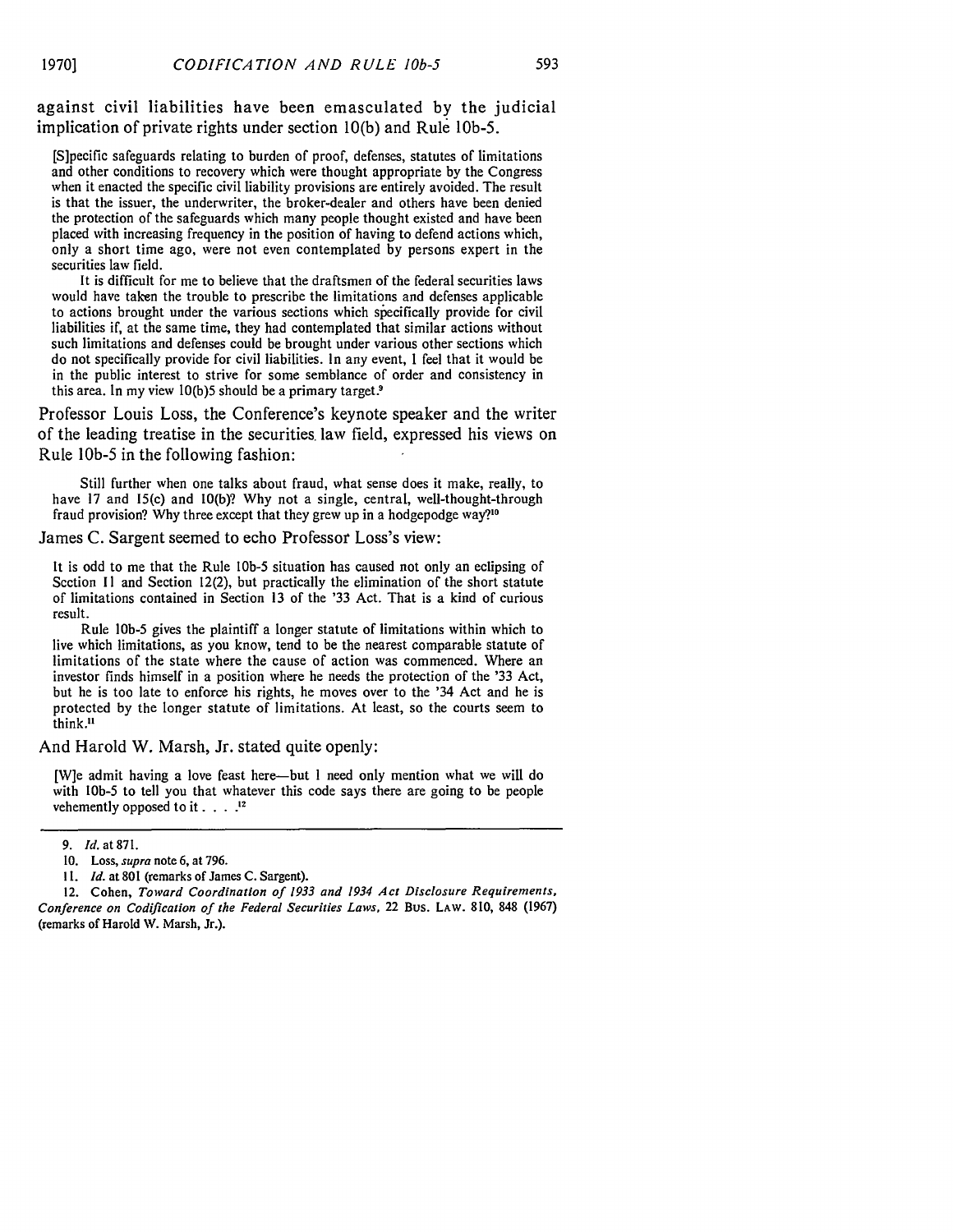A careful analysis of the above statements cannot help but lead one to speculate whether codification or even reform is the real aim of the codifiers. Perhaps it would be more accurate to conclude that their real motive is substantially to circumscribe the existing scope of Rule **lOb-5** and severely limit any possibilities for its future growth and expansion.

## III. THE PRESENT ROLE OF RULE 1OB-5

If it is decided that the real aim of the codifiers is to inhibit the growth of implied liabilities under Rule lOb-5, it becomes vital to assess the present status of this Rule. Has the growth and development of implied liabilities under this Rule affected the public interest and the securities markets positively or negatively? Would the reversal of development in the **lOb-5** area envisioned by the codifiers offer more or less protection to an American public which has a multi-billion dollar investment in the American securities markets?

There are a number of important areas where the only practical protection against fraudulent practices in securities trading is provided by section 10(b) and Rule 10b-5. For example, persons who purchase securities at the same time that a registered public offering is made, but make such purchase not from the public offering but from the market that was influenced by a misleading registration statement, have section 10(b) and Rule **lOb-5** as their only practical remedy.' Also, persons who purchase securities pursuant to a transaction exempt from the registration provisions of the 1933 Act, such as an exchange by an issuer with its own stockholders, a private placement, or an intrastate offering, must rely on section 10(b) and Rule **l0b-5** as their only practical protection against fraud.<sup>14</sup> In addition, persons who buy government securities, including municipal bonds, pursuant to the exemption supplied by section 3(a)(2) of the 1933 Act must look to section 10(b) and Rule **lOb-5** for their sole cause of action against fraudulent practitioners.<sup>15</sup>

<sup>13.</sup> Section 17 of the Securities Act of 1933, 15 U.S.C. § 77q (1969), has not been sufficiently utilized to make it a reliable basis for a private action. Section 12(z), **15** U.S.C. § 771(2) (1964), limits plaintiff to a suit against the person who sold him the securities; in an open-market purchase the identity of the seller cannot always be determined.

<sup>14.</sup> In addition to the problems outlined in note 13 supra, a desirable defendant in these types of situations is often a different person than the one who sold the securities to the defrauded purchaser. In these circumstances § 12(2), 15 U.S.C. § 771(2) (1964), cannot be utilized.

<sup>15.</sup> See Texas Continental Life Ins. Co. v. Bankers Bond Co., 187 F. Supp. 14 (W.D. Ky. 1960). In all of these situations plaintiffs may sue under state law, but state law has not proven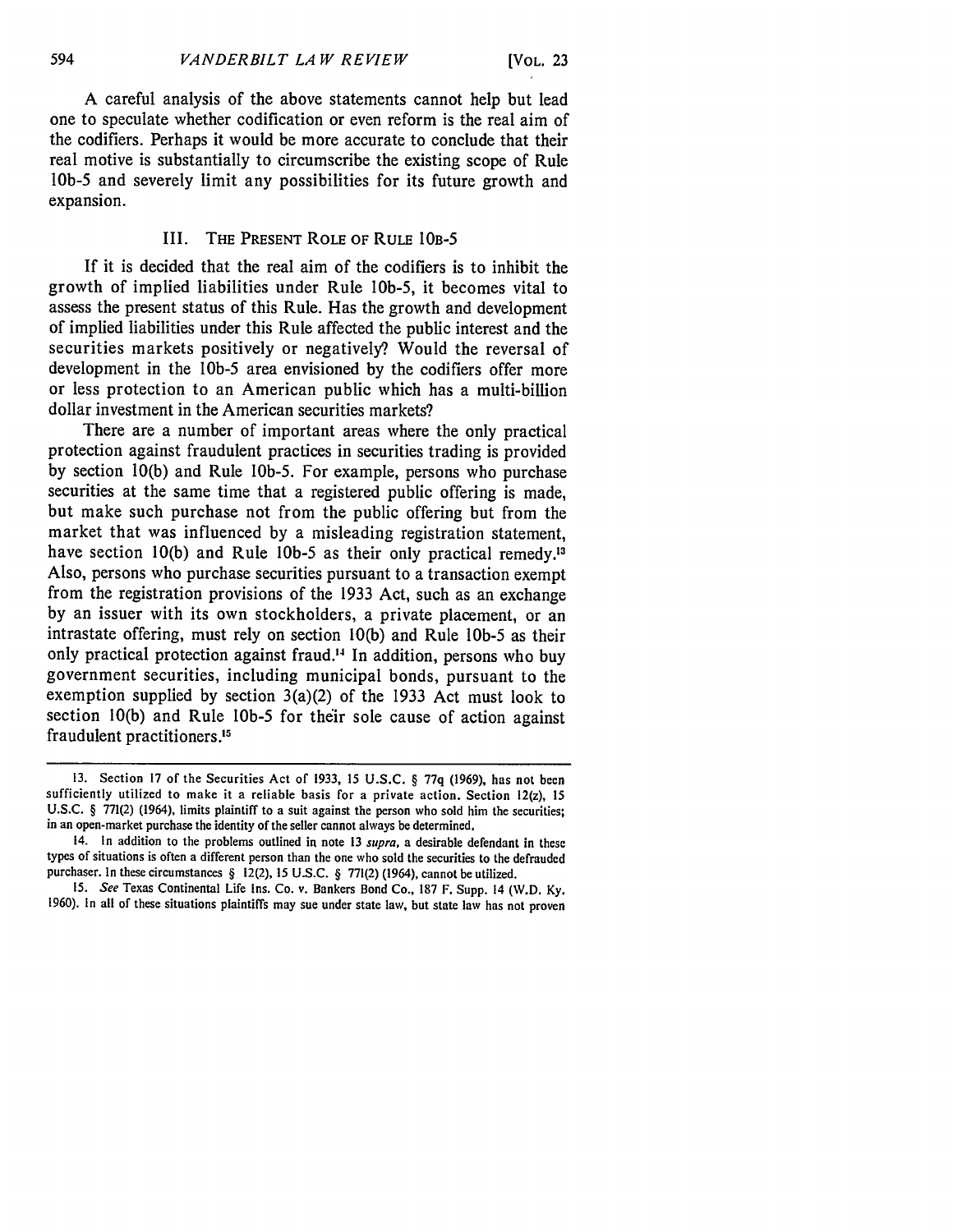**1970]**

The proxy area offers an excellent illustration of the importance of Rule lb-5 in the overall scheme of complete investor protection. In a merger situation, the SEC has promulgated itemized rules of disclosure.<sup>16</sup> including a broad fraud rule,<sup>17</sup> and the Supreme Court in the *Borak* case added a powerful implied private right of action.<sup>18</sup> The SEC's proxy, rules, however, are inapplicable to all companies not registered under section 12 of the 1934 Act,<sup>19</sup> and even for section 12 companies, if the fraud is not in the proxy statement, but solely in some other phase of the transaction, the *Borak* right is nonexistent.<sup>20</sup> In these situations the only practical remedy a defrauded investor has is under section 10(b) and Rule lOb-5.

Because of the limitations of section 15 of the 1934 Act, Rule 15c1-2, promulgated by the SEC to deal with fraud by brokers,<sup>21</sup> can only prohibit brokers' frauds in the over-the-counter securities markets.<sup>22</sup> It is left for Rule 10b-5 to offer a private remedy to persons defrauded by brokers through stock exchange transactions. Similarly, Rule **lOb-5** can be a valuable tool in discouraging market manipulations. Section 9 of the 1934 Act, the specific antimanipulative provision of the securities acts, is so burdened with difficult, if not impossible, requirements of proving causation, it is practically useless as a basis for private remedies in the manipulation area.<sup>23</sup> Finally, Rule **lOb-5** is becoming important in the area of misleading corporate publicity. Section 18 of the 1934 Act covers only misleading reports filed with the SEC or the stock exchanges; its application is further restricted by proof requirements and available defenses which make investor suits almost meaningless exercises.<sup>24</sup> Rule 10b-5, on the other hand, permits suits against persons publicly disseminating any fraudulent corporate reports and eliminates the impossible hurdles imposed by section **18.25**

In addition to its role as a backstop, or what Professor William

- 20. *See J.1.* Case Co. v. Borak, 377 U.S. 426 (1964); Rule 14a-9(a), 17 C.F.R. § 240.14a-9(a) (1969).
	- 21. Rule 15(c)1-2, 17 C.F.R. § 240.15cl-2 (1969).
	- 22. 1934 Act § **15, 15 U.S.C.** § 78o (1964).
	- **23.** *Id. §* **9,** 15 **U.S.C.** § 78i (1964).
	- 24. *Id. §* **18, 15 U.S.C.** § 78r (1964).
	- *25. See* Heit v. Weitzen, 402 F.2d 909 (2d Cir. 1968).

to be an effective tool in combatting securities fraud in what is primarily a national, interstate economy.

<sup>16. 17</sup>C.F.R. § 240.14a-1 (Schedule 14A) (1964).

<sup>17.</sup> Rule 14a-9(a), 17 C.F.R. § 240.14a-9(a) (1969).

<sup>18.</sup> **J.1.** Case Co. v. Borak, **377 U.S.** 426 (1964).

<sup>19. 1934</sup> Act § 14, 15 U.S.C. § 78n (1964).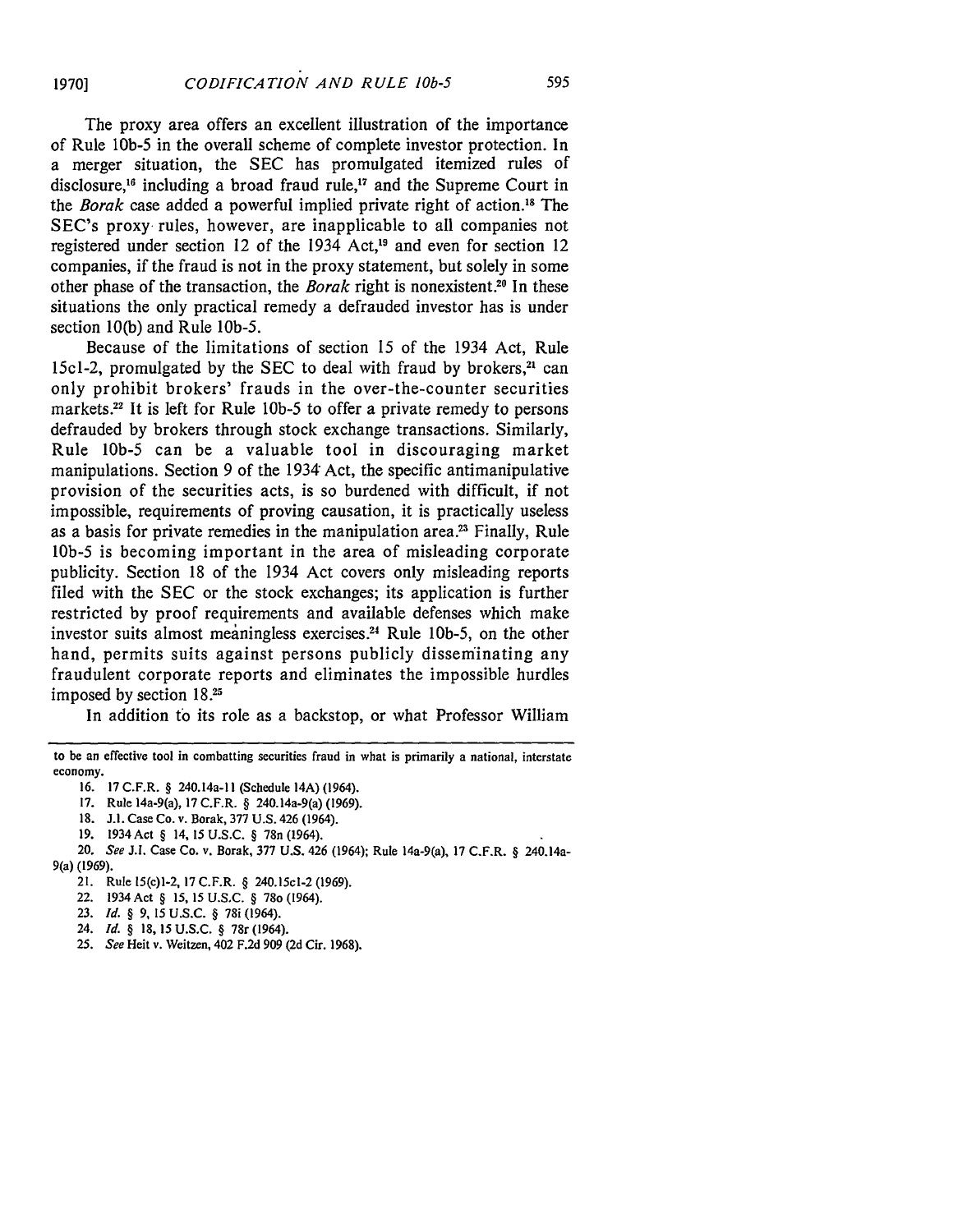L. Cary has termed a "roving center in the anti-fraud field,"<sup>26</sup> the broad language of Rule 10b-5 has provided investor protection in what are today evolving or frontier areas of the securities laws. The vital concept of eliminating trading on inside information which matured with the SEC's decision in *Cady*, *Roberts & Co.*<sup>27</sup> and reached full flower in the *Texas Gulf Sulphur* case,<sup>28</sup> is bottomed on section 10(b) and Rule 10b-5. The problem of misleading corporate publicity and fraudulent press releases can probably be dealt with effectively only under the broad provisions of section 10(b) and Rule 10b-5. Indeed, for a time the SEC considered adopting rules in the publicity area, but abandoned this idea partly because of the difficulty of formulating standards and partly because of the availability of the general antifraud provisions.29 The whole area of intra-corporate fiduciary duties-the duties of management to stockholders, of majority stockholders to minority stockholders, and of "inside" directors to "outside" directors-is coming under the increasing scrutiny of the federal courts asserting jurisdiction on the basis of section 10(b) and Rule 10b-5.<sup>30</sup> The stockholders' derivative suit based upon section 10(b) and Rule 10b-5-with its nationwide service of process and venue, its avoidance of state security for costs and short statute of limitation requirements, and its use of the modern discovery techniques provided by the Federal Rules of Civil Procedure-has proved a vital aid to SEC enforcement in an era of reduced government budgets and high SEC staff turnover.<sup>31</sup> In sum, Rule 10b-5 has encouraged the courts to free themselves from the technical restrictions of common law fraud developed by a society concerned largely with chattels and tangible products. Rule **lOb-5** has made complete nondisclosure equivalent to an affirmative misrepresentation,<sup>32</sup> has eliminated scienter,<sup>33</sup> and has substantially diluted privity.<sup>34</sup> It is, therefore, difficult to conclude that

34. *Id. §* 8.5, at **205** n.28.

**<sup>26.</sup>** Cary, *Summation: Conference on Codification of the Federal Securities Laws,* 22 Bus. LAW. 793, 909 (1967).

<sup>27. 40</sup> S.E.C. 907 (1961).

<sup>28.</sup> SEC v. Texas Gulf Sulphur Co., 401 F.2d 833 **(2d** Cir. 1968).

**<sup>29.</sup>** *See* **A.** BROMBERG, **SECURITIES** LAWS: FRAUD-SEC **RULE** 10B-5, § **7.2(3),** at **152** n.43 (1969).

<sup>30.</sup> *See* McClure v. Borne Chem. Co., 292 F.2d 824 (3d Cir.), *cert. denied,* **368** U.S. 939 (1961); Kohler v. Kohler Co., 208 F. Supp. 808 (E.D. Wis. 1962), *affd,* 319 F.2d 634 (7th Cir. 1963).

<sup>31.</sup> *See* Lowenfels, *Rule lOb-5 and the Stockholder's Derivative Action,* 18 VAND. L, REV. 893 (1965).

<sup>32.</sup> *See* A. BROMBERG, *supra* note 29, § 8.2, at 197 n.6.

<sup>33.</sup> *Id. §* 8.4, at 203 n.24.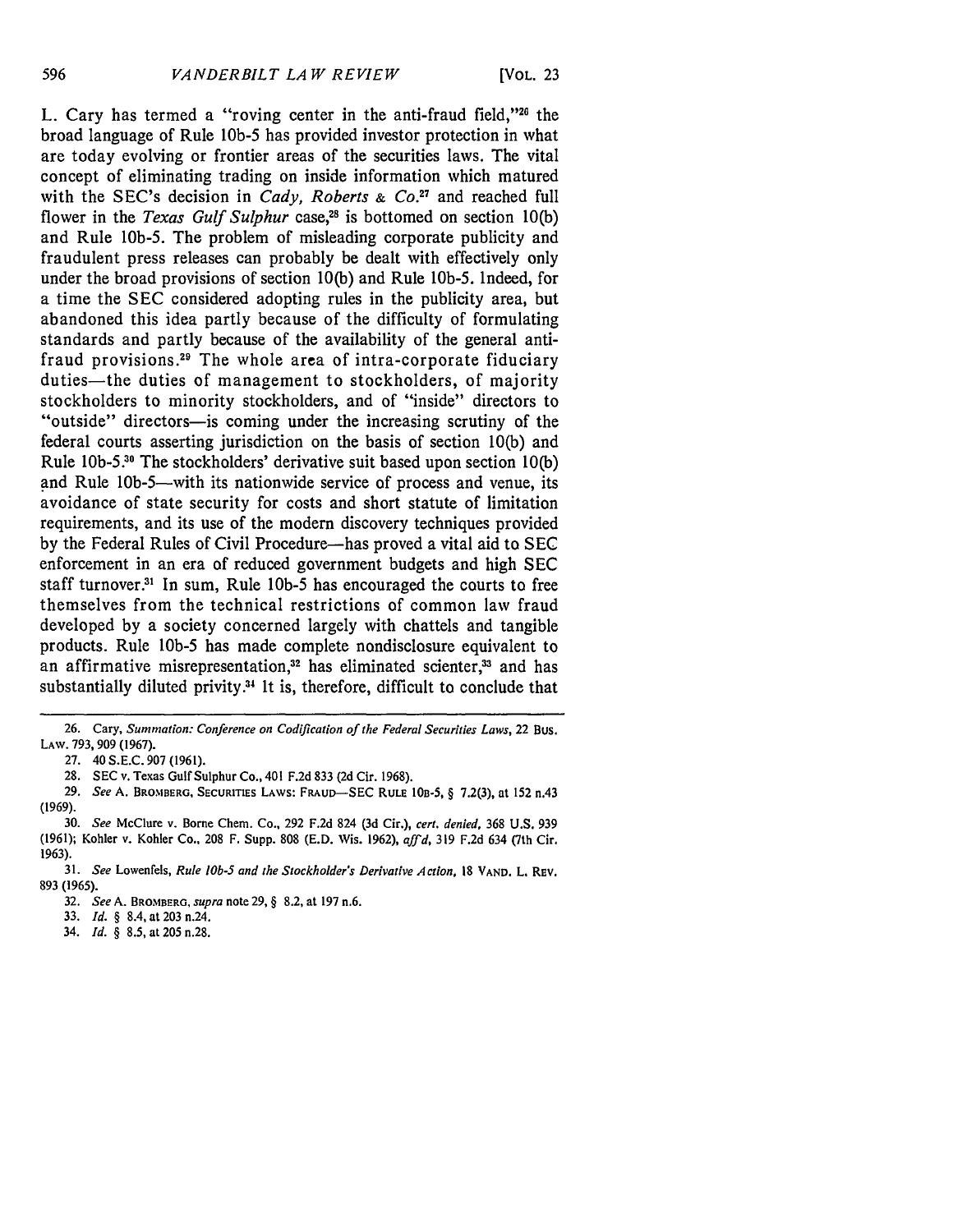these developments have not resulted in much greater protection for the investing public.

### IV. **CONCLUSION**

The results of what the federal courts have done with Rule **10b-5** are truly astounding. An obscure rule promulgated by an administrative agency to combat fraud has become the basis of much of our contemporary securities law.<sup>35</sup> Certain academicians might be offended by the lack of order or symmetry in such a development; certain corporate interests might sense a threat to their established powers or properties; but by and large the growth and development under Rule **10b-5** have served the public interest. The American securities markets are among the most honest in the world, and Rule **lOb-5** has played no small role in establishing this integrity. What interests would be served by codification in the *10b-5* area? Congress codified an insider trading provision under section 16(b) of the 1934 Act, and its implementation has not been highly successful.<sup>36</sup> Congress attempted to insert provisions prohibiting "tipping" into section 16(b), but dropped the idea "presumably because of the difficulty in administering it."<sup>37</sup> The SEC attempted to draft certain rules governing corporate publicity, but abandoned this venture because it was too difficult.<sup>38</sup> These are but a sampling of the areas to which Rule 10b-5 has been applied.

Congress enacted section 10(b) in broad and sweeping terms, delegating to the SEC the job of promulgating specific rules to outlaw securities fraud.<sup>39</sup> In accordance with this legislative mandate, the Commission has adopted a number of rules during the last 36 years, but in reality it has been left for the federal courts, using Rule *lOb-5* as the springboard, to implement the purposes underlying section 10(b) in an effective manner. Fraud has many faces, many forms, and many nuances. Placed in the context of highly sophisticated securities markets, fraud can be regulated only by the judiciary, pragmatically, on a case by case basis. As one leading authority has stated: "[R]igid

<sup>35.</sup> For an amusing description of the origin of Rule **lOb-5,** see 22 Bus. LAW. 793, 921-23 (1967) (remarks of Milton Freeman).

<sup>36.</sup> Until recently the federal courts felt compelled to apply § 16(b), 15 U.S.C. § 78p(b) (1964), in a rigid, mechanistic fashion which often engendered curious, if not unjust, results. *See* Lowenfels, *Section 16(b): A New Trend in Regulating Insider Trading,* 54 **CORNELL** L. REV. 45 (1968).

<sup>37.</sup> A. BROMBERG, *supra* note 29, § 7.5(2), at 190.7 n.218.

<sup>38.</sup> *See* A. BROMBERG, *supra* note 29.

<sup>39. 1934</sup> Act § 10(b), 15 U.S.C. § 78j(b) (1964).